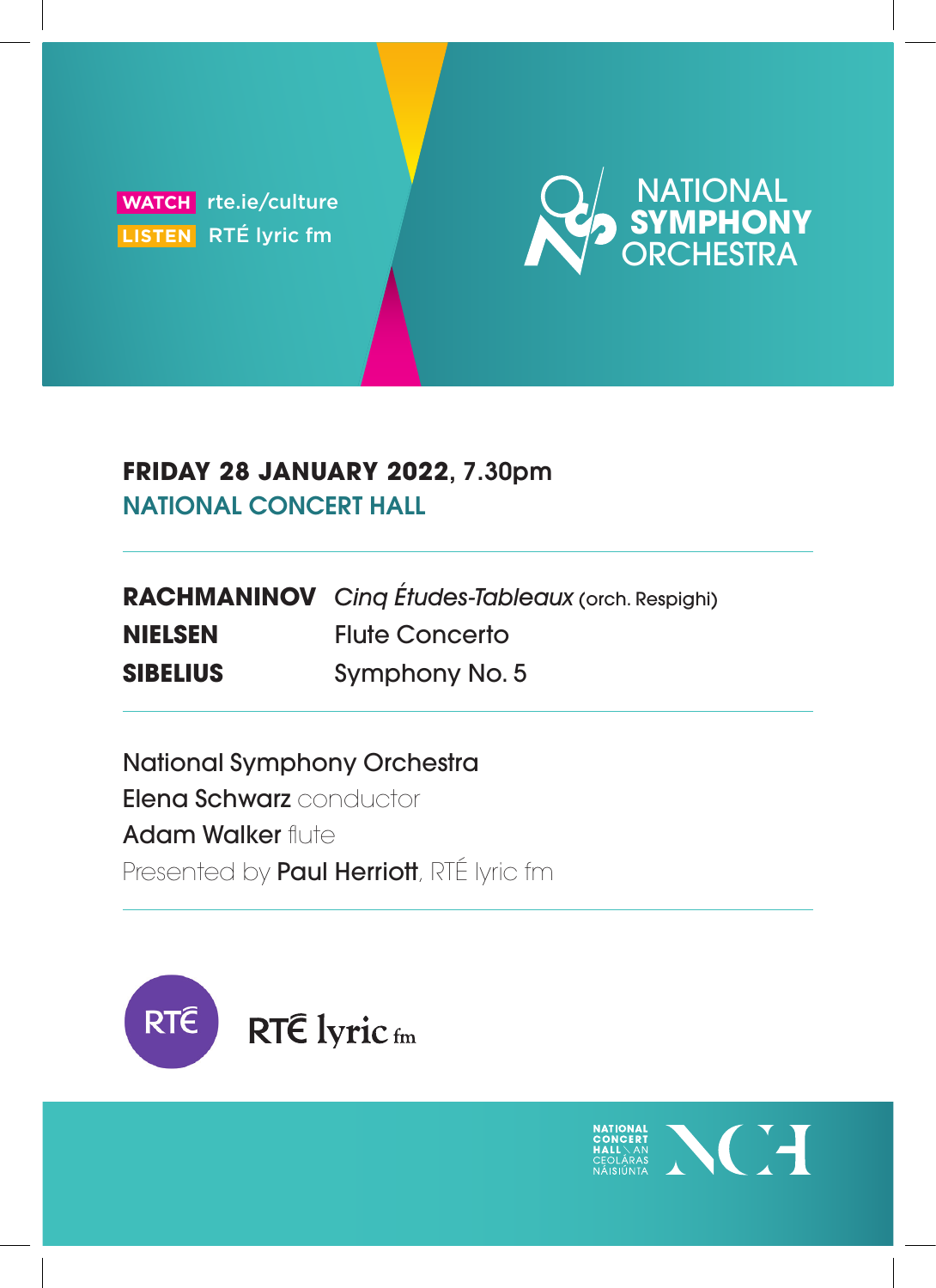# **Welcome** from the National Concert Hall

Welcome to this milestone performance by the National Symphony Orchestra. This week has been a joyous one in which we all took our first steps forward with the NSO, the National Symphony Chorus, Cór Linn and Cór na nÓg as part of the National Concert Hall. This will allow us to strengthen our artistic offering to the Irish public, and enhance our position as the national venue for the performance, appreciation and enjoyment of music in Ireland.

It is our vision, and a key part of the strategic ambition of the National Concert Hall, to ensure the orchestra is sustained, strengthened and developed to a world-class standard, with state-of-the-art facilities which will be delivered as part of our overall redevelopment programme.

Our ambition is to invest in the orchestra, to realise our joint artistic potential, enhancing diversity and accessibility, ensuring orchestral music is a sustainable and integral part of our output. As custodian of Ireland's musical heritage, the National Concert Hall, the National Symphony Orchestra, and the combined choral groups look forward to creating a legacy of music performance, participation and education that is uplifting for all, forging strong creative links between past, present and future.

Thank you for your ongoing support of the National Symphony Orchestra and we very much hope you enjoy this evening's concert.

Maura McGrath, Chairperson, National Concert Hall Robert Read, CEO, National Concert Hall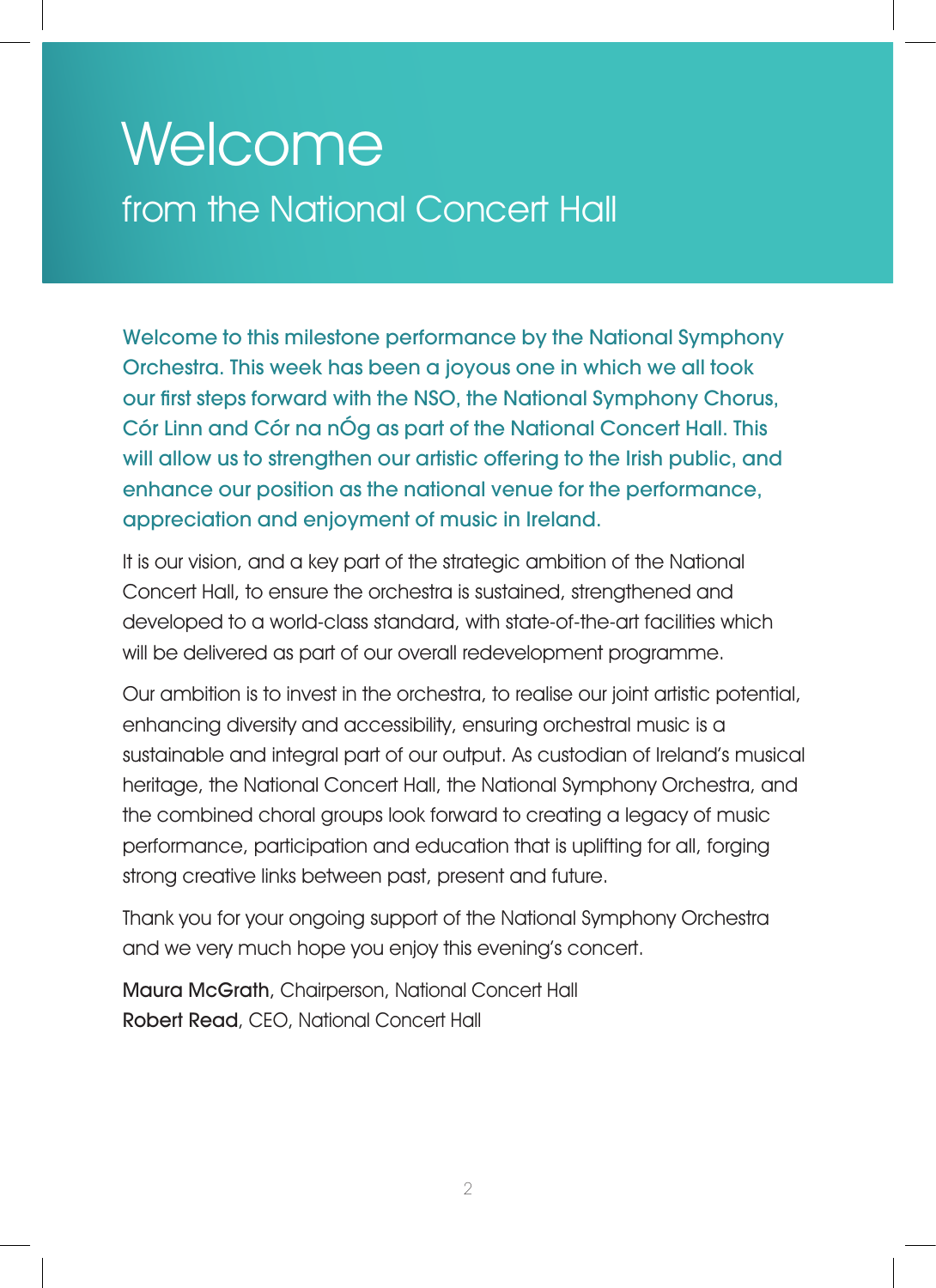# **Welcome** from the National Symphony Orchestra

Welcome! This concert is an auspicious one in a momentous week for the National Symphony Orchestra: the first under the remit of the National Concert Hall and, as we embrace living with fewer restrictions owing to Covid-19, the first in which we, finally, can truly look forward to a full return to live performances with capacity audiences.

Thank you for being with us. We hope you will return and find much to give you pleasure in the weeks and months to come. February concerts are now on sale. March, April and May will soon follow suit. Making and sharing music with you, our audience, is what we are all about. We look forward to the future, to new beginnings and to realising a shared vision for Ireland's National Symphony Orchestra. We hope you enjoy the evening.

Anthony Long, General Manager National Symphony Orchestra and National Symphony Chorus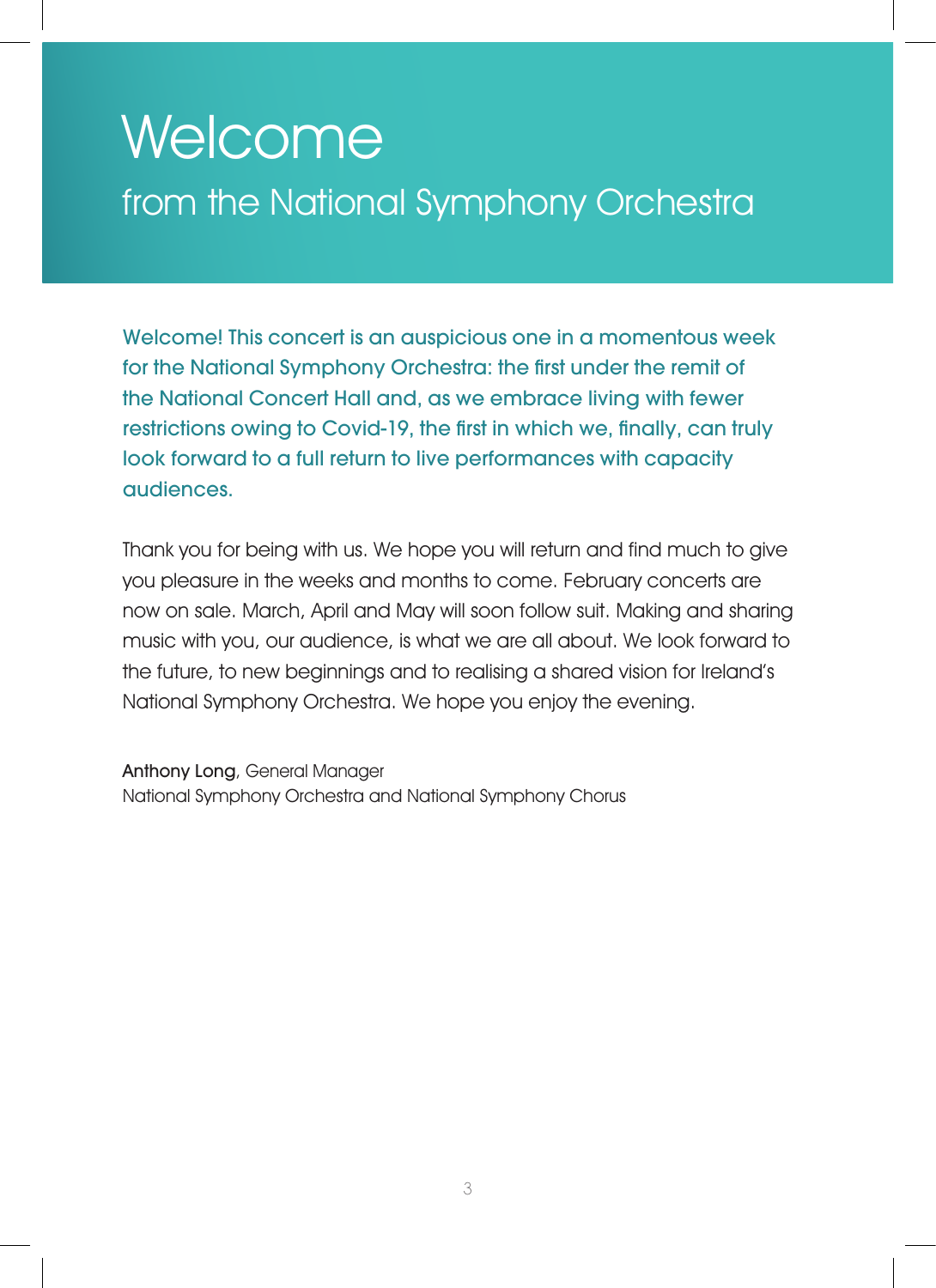# SERGEI RACHMANINOV 1873-1943

#### Cinq Études-Tableaux orchestrated by Ottorino Respighi (1879–1936)

- i. La Mer et les Mouettes (The Sea and the Seagulls)
- ii. La Foire (The Fair)
- iii. Marche Funèbre (Funeral March)
- iv. Le Chaperon Rouge et le Loup (Little Red Riding Hood and the Wolf)
- v. Marche (March)

Rachmaninov published two sets of "Études-Tableaux" for solo piano, op. 33 in 1911 and op. 39 in 1917. He attached no descriptive titles, although the pieces are obviously programmatic, saying: "I don't believe in the artist who discloses too much of his images. Let them paint for themselves what they most suggest". But the pieces did lend themselves to descriptive titles, since the composer himself called them "picture pieces, musical evocations of external visual stimuli".

The "études-tableaux", as written for piano, show remarkable similarities with the piano preludes, op. 32, which he wrote at the same time. They explore climates of feeling within the textures and sonorities available on the piano.

In 1929, Serge Koussevitzky, conductor of the Boston Symphony Orchestra, asked Rachmaninov's permission for an arrangement of some of the pieces, and the composer himself selected five from the total of seventeen (one from op. 33 and four from op. 39). It's possible that these arrangements for orchestra of a work for solo piano were inspired by the fact that seven years earlier Koussevitsky had very successfully commissioned an orchestral version of Mussorgsky's "Pictures at an Exhibition" from Ravel.

Respighi's reputation as a composer-arranger rests on a slim volume of highly successful works, of which his Roman trilogy – The Fountains of Rome, The Pines of Rome and Roman Festivals – is the most popular. As an orchestrator, he had, ten years earlier, arranged Rossini's La Boutique Fantasque (The Fantastic Toyshop) at the request of Serge Diaghilev for the Ballets russes.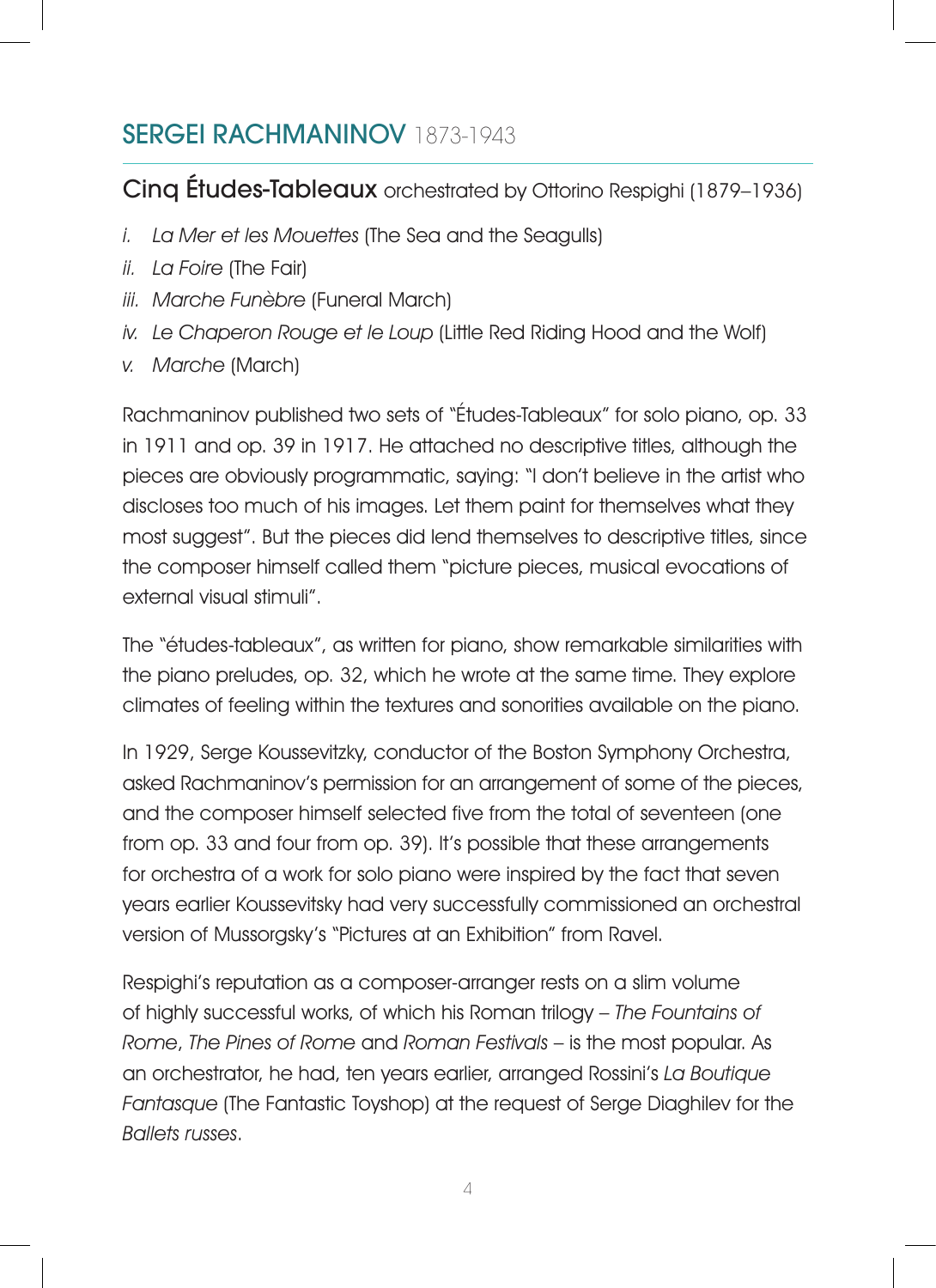It appears that Respighi visited Rachmaninov, who chose the five pieces. He is said to have told Respighi that the projected orchestration "great joy, for I am sure that in your masterly hands they will be made to sound marvellous".

He then wrote to Respighi, confiding in him the inspirations (what he called "the secret explanations") for the music.

It's believed that Rachmaninov's wife suggested the title for "La Mer et les Mouettes" ("The Sea and the Seagulls"), which Respighi cleverly evokes in the sound of the waves. It's melancholy, tragic and poetic, and features the "Dies Irae" theme which was Rachmaninov's trademark signature, appearing as the dominant motif in his Rhapsody on a Theme of Paganini, for example, as well as many other works.

La Foire (The Fair) is playful but very brief. Ironically, the "Dies Irae" theme does not appear in the central movement, Marche Funèbre (Funeral March), where one might expect it. Rachmaninov wrote in detail of the Funeral March: "The initial theme is a march. The other theme represents the singing of a choir." Later, "A fine rain is suggested, incessant and hopeless... culminating in the chimes of a church."

A "chaperon rouge" is simply a "red hood", but the piece has traditionally been understood to portray "Little Red Riding Hood" and the story of her visit to her grandmother, who turns out to be a wolf.

The final movement, simply entitled "March", is oriental in style.

The work was first performed by Koussevitzky and the Boston Symphony in 1931.

Richard Pine © RTÉ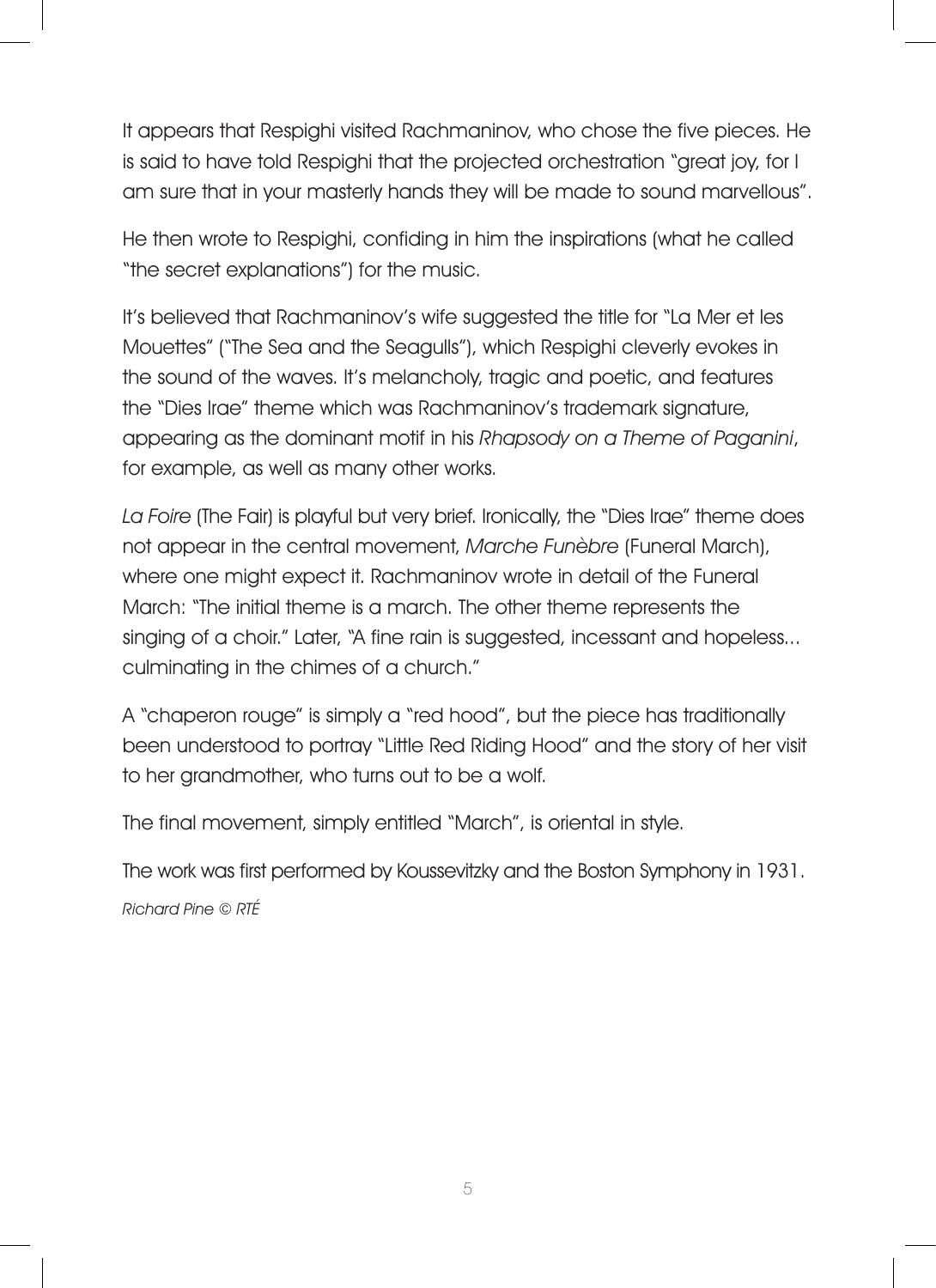# CARL NIELSEN 1865-1931

### Flute Concerto

- i. Allegro moderato
- ii. Allegretto un poco Adagio ma non troppo Allegretto Poco adagio – tempo di marcia

The Danish composer Carl Nielsen was born on the island of Fuen, in a village near the town of Odensee. His father was a house-painter and played the violin and cornet in the village band, in which young Nielsen also played the violin, before moving on to the town orchestra in Odensee.

Financial conditions obliged Nielsen to work as a violinist (second section) in the Royal Theatre Orchestra in Copenhagen, and he pursued his career as a composer in the spare time allowed by his profession, before eventually becoming director of the Copenhagen Conservatory.

Nevertheless, Nielsen has become Denmark's most prominent composer and, alongside Sibelius, one of Scandinavia's outstanding symphonists; but this didn't happen in his lifetime, however: he had to wait until the 1950s before his work came to be championed internationally – not least by the RTÉ NSO, recording all six symphonies under Adrian Leaper on the Naxos label in 1995.

Nielsen enjoyed a good working relationship with the Wind Quintet of the Royal Orchestra in Copenhagen, having heard them playing a work by Mozart, and wrote a Wind Quintet for them in 1922. He then decided to honour each member with an individual concerto, not unlike Ireland's A.J. Potter, who wrote concertos and concertinos for several members of the RTÉ Concert Orchestra and the (then) RTÉ Symphony, including Benny McNeill (trumpet), Seán Cahill (trombone), and Helmut Seeber (cor anglais).

But Nielsen was in some doubt as to his own capacity for concerto-writing. It was this rapport with members of the Quintet that prompted him, so late in life, to undertake the unfulfilled project of the five concertos, interrupted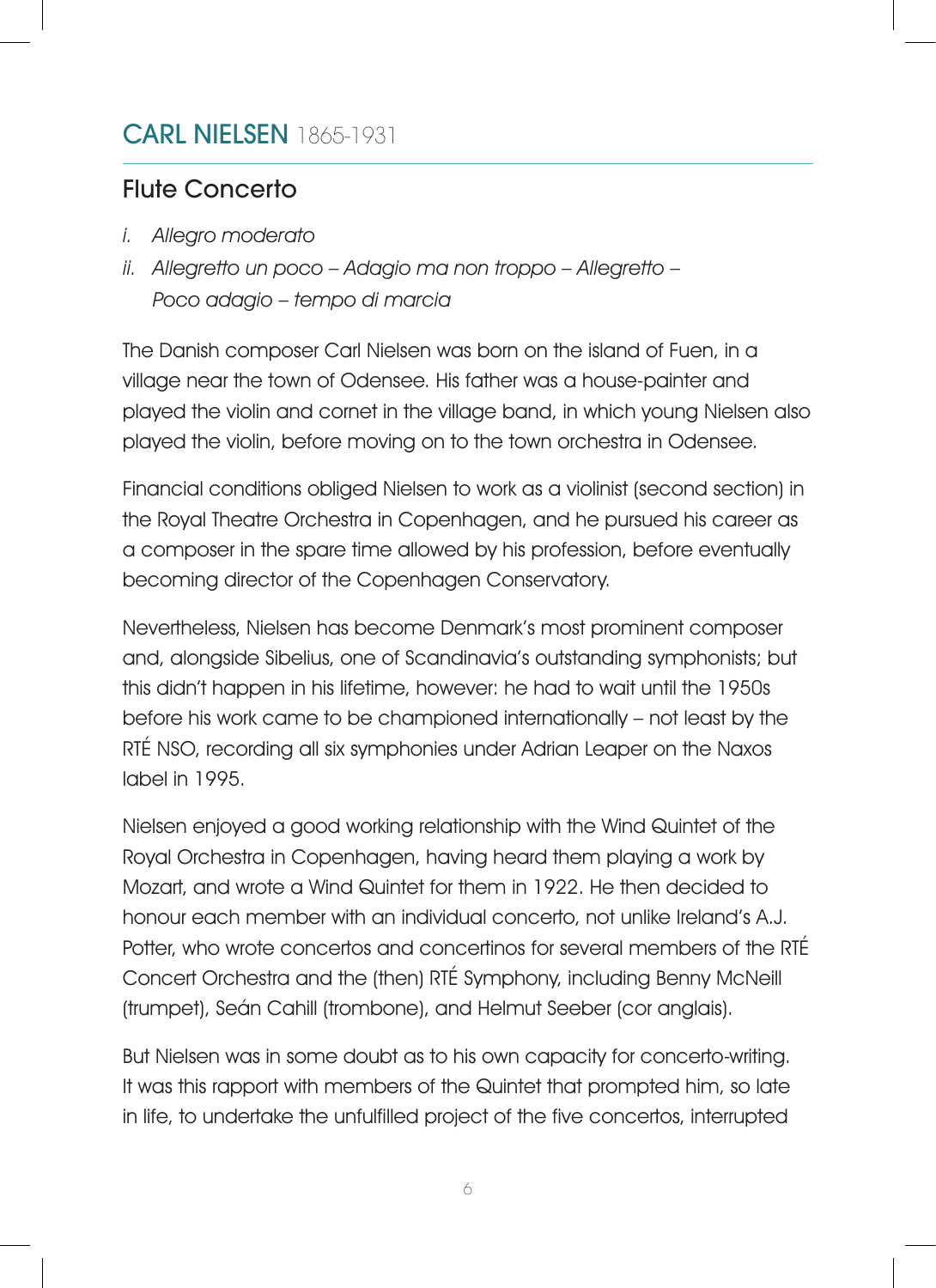by the composer's death. The first of the five was the Flute Concerto, written in 1926 for Holger Gilbert-Jespersen. He went on to write a clarinet concerto in 1928, which has joined the flute concerto as one of the favourites in the international repertoire, but his death in 1931 prevented him from completing the three other projected works.

As with the clarinet concerto, Nielsen had the dedicatee's personality in mind: Jespersen was clearly a quirky individual (at least as far as his musical temperament was concerned) and although much of the concerto's two movements is, in Nielsen's words, "pastoral and sweet", he also demonstrates frenetic and staccato interludes to punctuate the lyrical line of the flute's melodies.

This is particularly evident in the cadenzas, which aren't the conventional solo displays but incorporate dialogues with other instruments such as the trombone, the clarinet and even the timpani.

Despite the extended tempo markings of the second movement, it is considerably shorter than the first. Nielsen described it as having "a little nastiness" at the opening which is calmed by the "childish innocence" of the flute.

The premiere took place in Paris in October 1926 (where it was acclaimed by both Ravel and Honegger) and was followed by the first Danish performance in Copenhagen in January 1927.

Richard Pine © RTÉ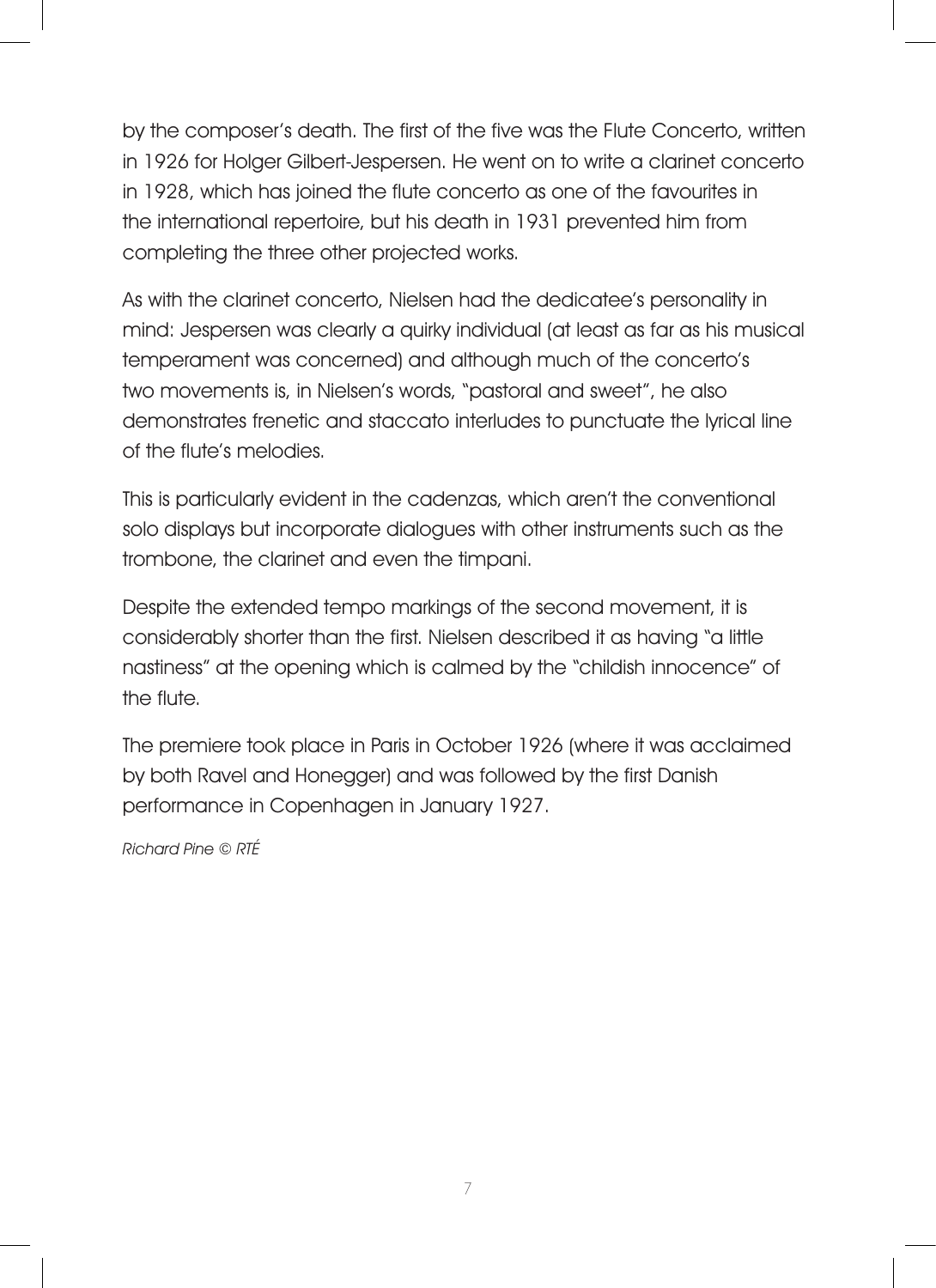## JEAN SIBELIUS 1865–1957

#### Symphony No. 5 in E flat, Op. 82

- i. Tempo molto moderato allegro moderato presto
- ii. Andante mosso, quasi allegretto
- iii. Allegro molto un pochettino largamente

This work was written in 1915, to celebrate the composer's own fiftieth birthday, which was declared a national holiday. He was a national hero in his own right, awarded a state pension, since his music had done more than any other artist to foster a sense of nationalism. But Finland was still two years away from independence and civil war, and Europe was in the clutches of the First World War.

And Sibelius had his own problems: health scares in 1909 resulted in a seven-year ban on alcohol and cigars, which exacerbated his ever-present self-doubt. Although the fifth symphony has been greeted as a work of light and hope, the evidence of Sibelius' own revising of the work and his medical condition, taken together with the political situation, also point towards a work of darkness and despair. It is certainly a work of inspiration for the Finns, but the second symphony (of 1902) is more specifically Finnish in theme and character.

The work was inspired by the composer seeing sixteen swans: 'God, what beauty! They circled over me for a long time, disappeared into the solar haze like a silver ribbon. One of the greatest experiences'. Swans were a powerful image in his mind, most explicitly appearing in the tone poem The Swan of Tuonela. He heard the swans as well as saw them: 'their call is a woodwind type, a gentle refrain that sounds like the crying of a small child'. This became the final theme of the symphony.

As with so many other works, he had been contemplating for some years a new approach to symphonic writing. But in the end, the work is unashamedly Romantic, which caused him problems since his contemporaries, Stravinsky and Schoenberg, were creating a new musical